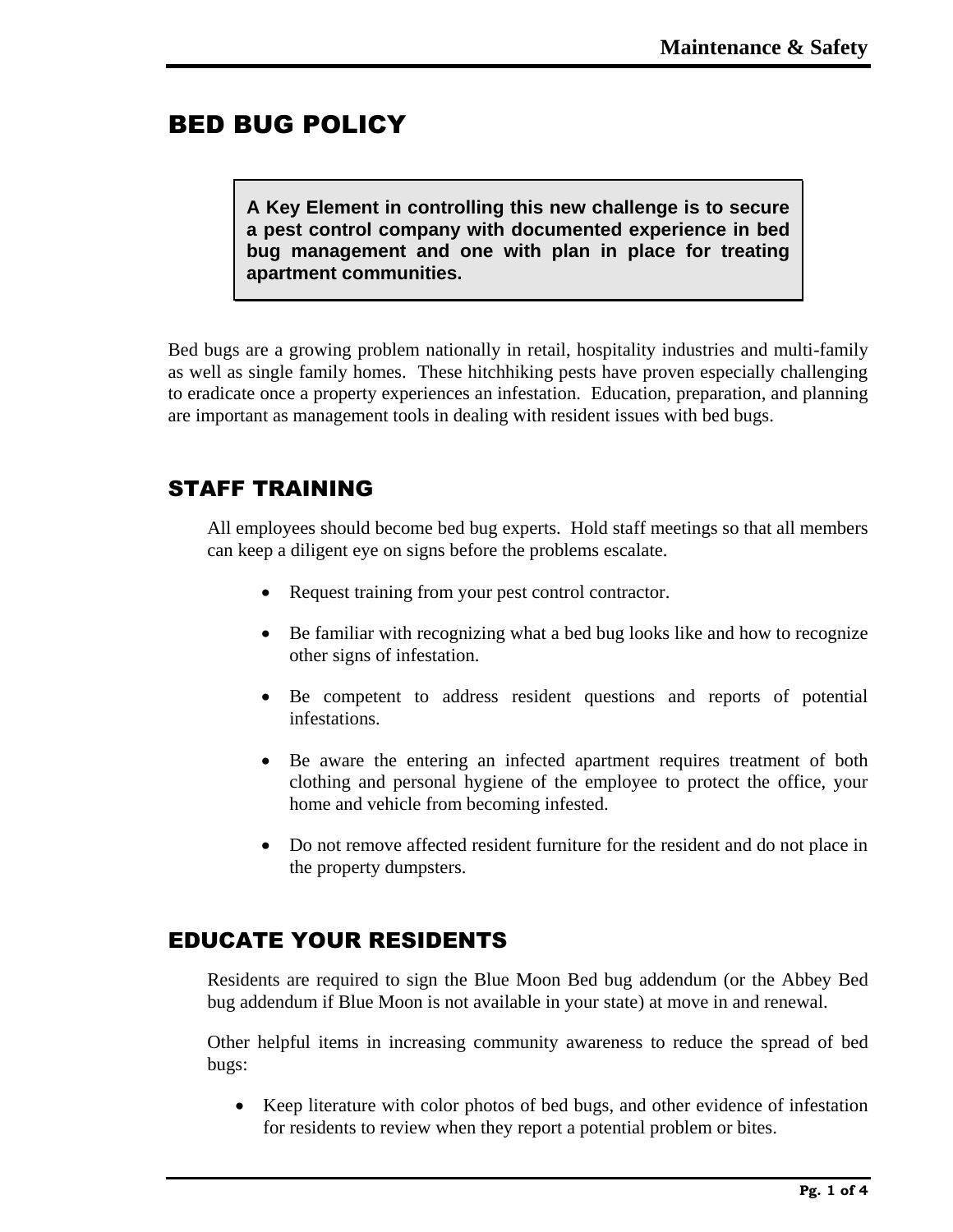- Post signs near the dumpster warning residents about the possibility of acquiring bed bugs from discarded furniture.
- Encourage residents to report bed bug infestations immediately. Residents have sometimes delayed complaining due to worries about being held responsible for payment which has resulted in the spread of the infestation to other units. Unless a unit was certified bed bug free before a resident moved in, most court case history has not supported charging the resident in any case.
- Do inform residents that timely compliance with treatment preparation is mandatory. Also, access to neighboring units for inspection and treatment if necessary is also mandatory.
- If a resident becomes infested, review the treatment plan line by line personally with them and give them a written copy. Attempt to obtain a copy in their native language. Use Babelfish online (http://babelfish.yahoo.com) if translating is an issue as communication is crucial in treatment.
- Bed bugs may become more obvious the first 24 hours after treatment because they are sick and wandering around in the open. Within the next two days after that, the bugs should die in large numbers.
- Place signs in common laundry rooms not to place bed bug infested trash bags in laundry trash cans or clothing on tables until laundered at the proper temperatures.

## INFESTATION IS REPORTED

Time is of the essence in treating bed bugs as not only are surrounding units susceptible, but also common areas, breezeways, etc which can spread these hitchhiking pests anywhere within the community quickly.

- Contact your pest control contractor to schedule an inspection urgently.
- Confirm the appointment with the resident. Access cannot be denied.
- Contact your Regional Manager that you when you have confirmed an infestation.
- Provide resident with a copy of the treatment plan and required preparations in advance of the treatment appointment. Be sure the resident is aware the the preparations will require time to comply; however, treatment scheduling needs are urgent. Obtain a signature the resident has received these instructions.
- Do not delay treatment if the resident cannot come physically to sign, but has received the instructions and understands what is expected of them.
- Treatment preparations are necessary for the pest control company to have access to base boards, cracks and crevices and isolate bugs/eggs that may be in their clothing and bedding.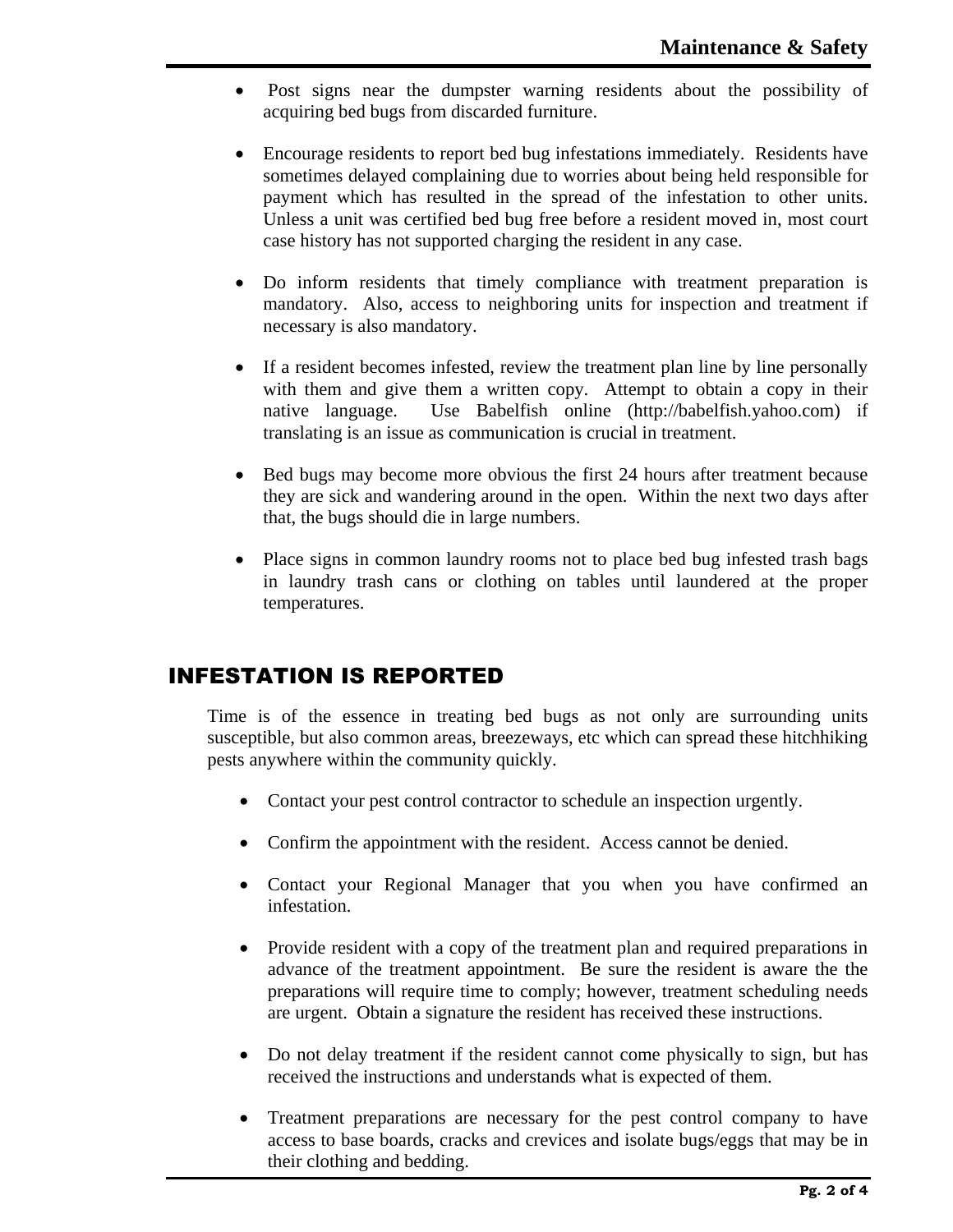#### TREATMENT

The first treatment should be intensive. Two subsequent inspections/ treatments should be made at two week intervals to treat any nymphs that may have hatched. If no further evidence or bites have occurred after the second follow-up treatment, the infestation will most likely consider being remedied. If however, the resident continues to see evidence or experience bites, treatment should continue until there are no more reports.

Clarify with the pest control company what work is guaranteed and the cost of each phase of the program in advance. Add a PO for the treatment plan.

Often, multiple treatment methods are recommended. Potential treatment methods may include:

- Mattress encasements
- ClimbUp  $TM$  devises\*
- Steam
- Vacuuming
- Desiccant dusts
- Liquid insecticide formulations
- Aerosol insecticides
- Insecticidal dusts

ClimbUp Insect interceptors™ are placed under the legs of the bed and other furniture. A list of potential providers of these devices can be found at [http://insect-interceptor.com/distributors.shtml.](http://insect-interceptor.com/distributors.shtml)

## ADJACENT UNITS

An inspection of each unit sharing walls or ceilings with the unit reporting the issue should be conducted after an infestation has been confirmed. The reporting unit may not be the source. In addition, if surrounding units have already started to become infected, but signs are not completely evident to the residents, a much higher likelihood of containment to a fixed area can be obtained with prompt treatment.

Inspections should continue at two week intervals as the affected unit receives treatment. ClimbUp™ is a useful device for infestations too small to observe in a visual inspection. The presence or absence of bed bugs in the ClimbUp<sup>TM</sup> at the two week inspection intervals is a good indicator as to whether the adjacent units have bed bugs or not.